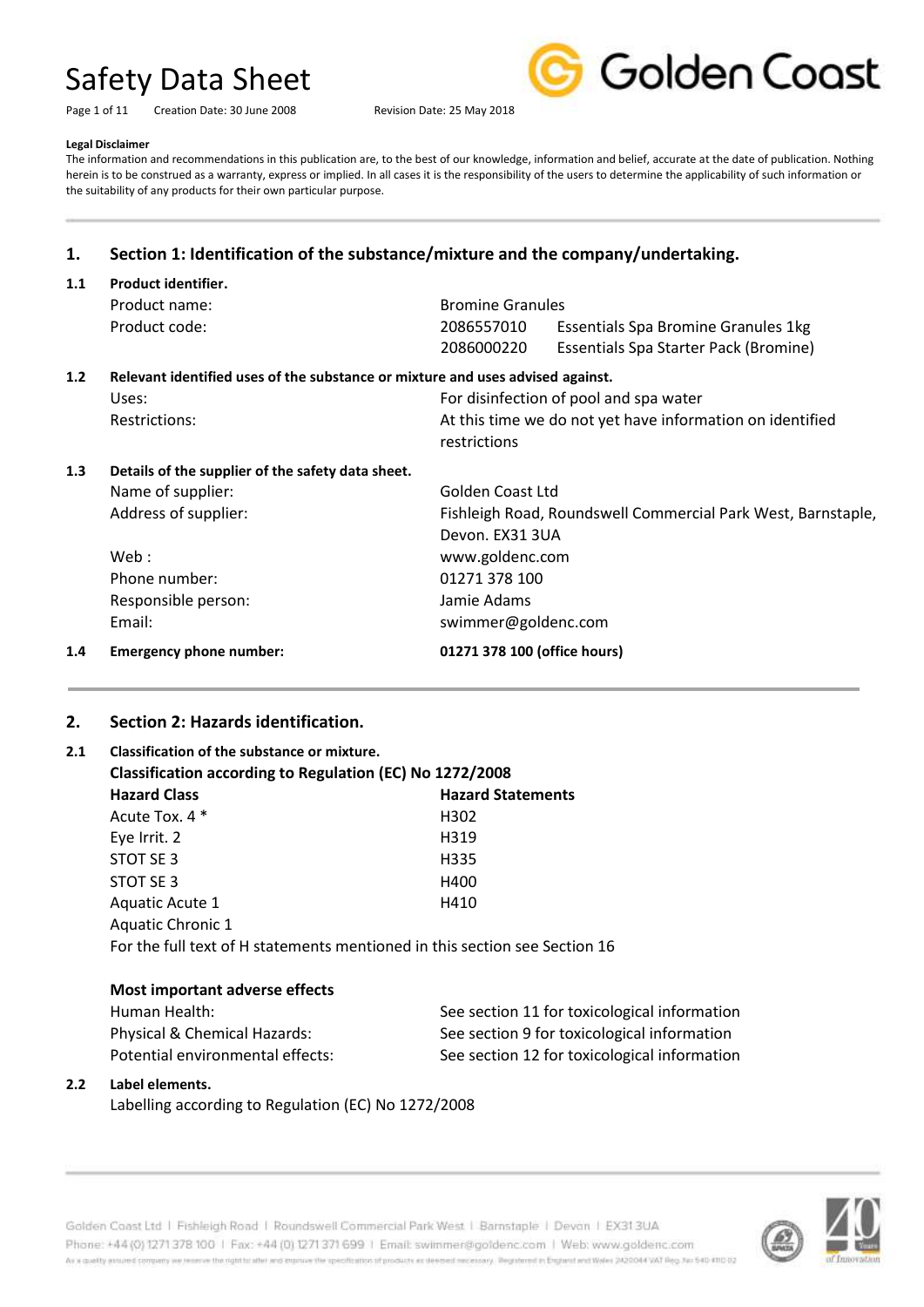

Page 2 of 11 Creation Date: 30 June 2008 Revision Date: 25 May 2018

#### **Legal Disclaimer**

The information and recommendations in this publication are, to the best of our knowledge, information and belief, accurate at the date of publication. Nothing herein is to be construed as a warranty, express or implied. In all cases it is the responsibility of the users to determine the applicability of such information or the suitability of any products for their own particular purpose.

| Hazard symbols:           |                    |                                                                                                                                          |
|---------------------------|--------------------|------------------------------------------------------------------------------------------------------------------------------------------|
| Signal word:              | Warning            |                                                                                                                                          |
| Hazard statements:        | H302               | Harmful if swallowed                                                                                                                     |
|                           | H319               | Causes serious eye irritation                                                                                                            |
|                           | H335               | May cause respiratory irritation                                                                                                         |
|                           | H400               | Very toxic to aquatic life                                                                                                               |
|                           | H410               | Very toxic to aquatic life with long lasting effects                                                                                     |
|                           |                    | EUH031 Contact with acid liberates toxic gas                                                                                             |
| Warning!                  |                    | Do not use together with other products. May release                                                                                     |
|                           |                    | dangerous gases (Chlorine)                                                                                                               |
| Precautionary statements: | P <sub>102</sub> : | Keep out of reach of children                                                                                                            |
|                           | P273:              | Avoid release to the environment                                                                                                         |
|                           | P402:              | Store in a dry place                                                                                                                     |
|                           | P405:              | Store locked up                                                                                                                          |
|                           | P305+351+338:      | IF IN EYES: Rinse cautiously with water for several<br>minutes. Remove contact lenses if present and easy to<br>do so. Continue rinsing. |
|                           |                    |                                                                                                                                          |

### **Hazardous components which must be listed on the label**

Sodium Dichloroisocyanurate Dihydrate

### **2.3 Other hazards.**

No other information is available

#### **3. Section 3: Composition/information on ingredients.**

**3.2 Mixtures.**

| Chemical nature:                      | <b>Granules</b> |            |                  |           |
|---------------------------------------|-----------------|------------|------------------|-----------|
| <b>Chemical Name</b>                  | Index-No.       | CAS-No.    |                  | EC-No.    |
| Sodium Dichloroisocyanurate Dihydrate | 613-030-01-7    | 51580-86-0 | H302. H319.      | 220-767-7 |
|                                       |                 |            | H335, H400, H410 |           |
| Sodium Bromide                        | 231-599-9       | 7647-15-6  |                  |           |
| See section 16                        |                 |            |                  |           |

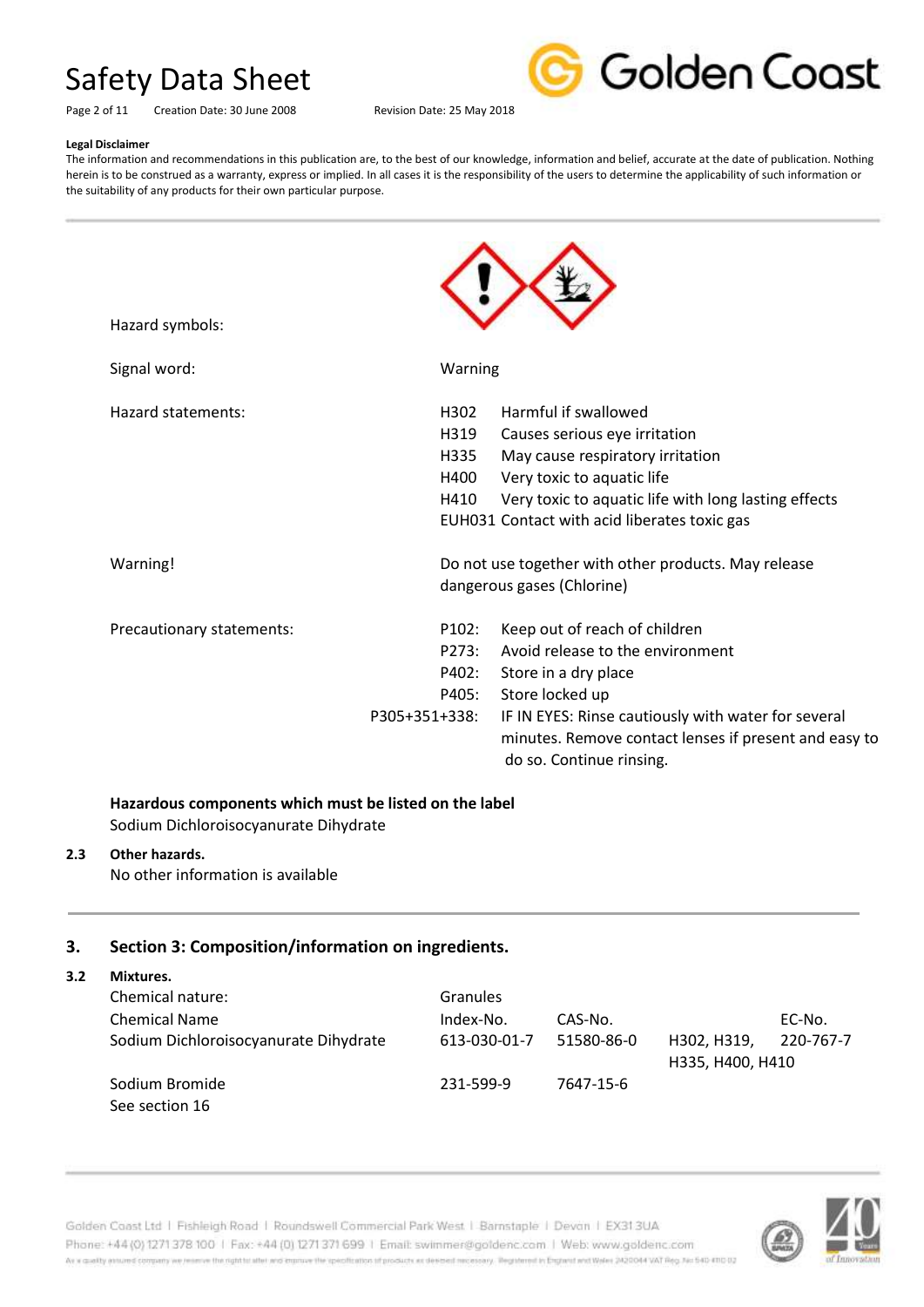Page 3 of 11 Creation Date: 30 June 2008 Revision Date: 25 May 2018



#### **Legal Disclaimer**

The information and recommendations in this publication are, to the best of our knowledge, information and belief, accurate at the date of publication. Nothing herein is to be construed as a warranty, express or implied. In all cases it is the responsibility of the users to determine the applicability of such information or the suitability of any products for their own particular purpose.

#### **4. Section 4: First aid measures.**

| 4.1 | Description of first aid measures. |                                                                 |  |  |
|-----|------------------------------------|-----------------------------------------------------------------|--|--|
|     | General Advice:                    | Take off all contaminated clothing immediately                  |  |  |
|     |                                    | Move to fresh air. Remove contaminated clothing and loosen      |  |  |
|     |                                    | remaining clothing. Keep at rest until fully recovered. If      |  |  |
|     | If inhaled:                        | breathing is laboured and patient cyanotic (blue), ensure       |  |  |
|     |                                    | airways are clear and have qualified person give oxygen         |  |  |
|     |                                    | through a facemask. If breathing has stopped apply artificial   |  |  |
|     |                                    | respiration at once. In event of cardiac arrest, apply external |  |  |
|     |                                    | cardiac massage. Seek medical advice. In severe cases           |  |  |
|     |                                    | pulmonary oedema can be delayed by up to 48 hours.              |  |  |
|     | In case of skin contact:           | Drench the skin with plenty of water. Remove contaminated       |  |  |
|     |                                    | clothing and wash before reuse. If large areas of the skin is   |  |  |
|     |                                    | damaged or if irritation persists seek medical attention        |  |  |
|     | In case of eye contact:            | Rinse immediately with plenty of water, also under the eyelids, |  |  |
|     |                                    | for at least 15 minutes. Consult an eye specialist immediately. |  |  |
|     |                                    | Go to an ophthalmic hospital if necessary.                      |  |  |
|     | If swallowed:                      | Clean mouth with water and drink afterwards plenty of water.    |  |  |
|     |                                    | Never give anything by mouth to an unconscious person. Do       |  |  |
|     |                                    | NOT induce vomiting. Call a physician immediately.              |  |  |
|     |                                    |                                                                 |  |  |

**4.2 Most important symptoms and effects, both acute and delayed.** Can cause damage to the eyes May cause irritation

**4.3 Indication of any immediate medical attention and special treatment needed.** Treat Symptomatically



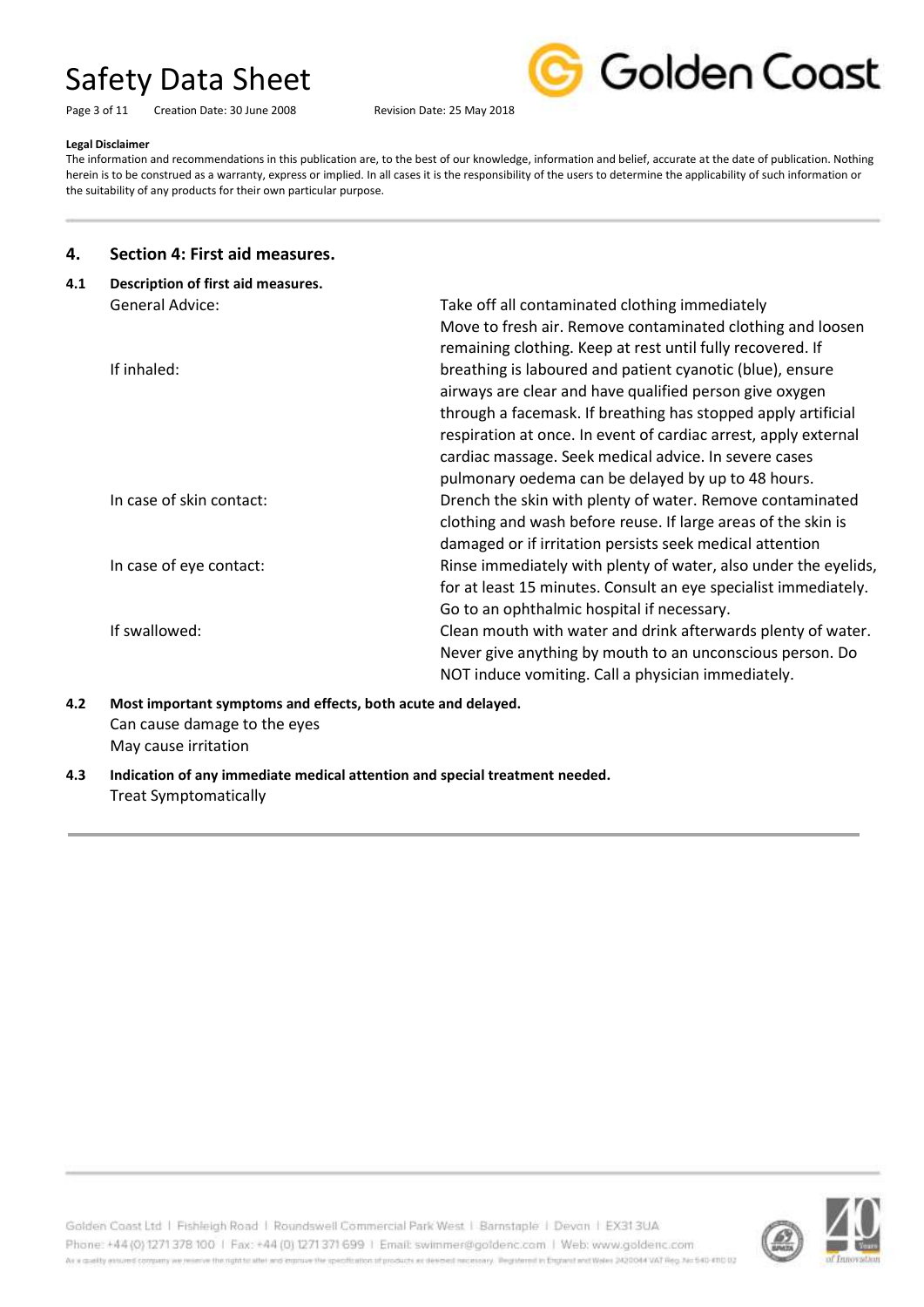Golden Coast

#### Page 4 of 11 Creation Date: 30 June 2008 Revision Date: 25 May 2018

#### **Legal Disclaimer**

The information and recommendations in this publication are, to the best of our knowledge, information and belief, accurate at the date of publication. Nothing herein is to be construed as a warranty, express or implied. In all cases it is the responsibility of the users to determine the applicability of such information or the suitability of any products for their own particular purpose.

| 5.                                                            | <b>Section 5: Firefighting measures.</b> |                                                                                                                                                                                                                              |
|---------------------------------------------------------------|------------------------------------------|------------------------------------------------------------------------------------------------------------------------------------------------------------------------------------------------------------------------------|
| 5.1                                                           | Extinguishing media.<br>Suitable media:  | Water spray or fog (large quantities available)                                                                                                                                                                              |
| 5.2<br>Special hazards arising from the substance or mixture. |                                          |                                                                                                                                                                                                                              |
|                                                               | Specific Hazards:                        | Gives off irritating or toxic fumes (or gases) in a fire                                                                                                                                                                     |
|                                                               |                                          | Decomposition products may include nitrogen and carbon<br>oxides                                                                                                                                                             |
|                                                               |                                          | Decomposition products include oxygen and chlorine                                                                                                                                                                           |
| 5.3                                                           | Advice for firefighters.                 |                                                                                                                                                                                                                              |
|                                                               | Protective equipment                     | Fire-fighters should wear full protective clothing and self-<br>contained breathing apparatus (SCBA). Thoroughly<br>decontaminate fire-fighting equipment including all fire<br>fighting wearing apparel after the incident. |
|                                                               | Further Information:                     | Collect contaminated fire extinguishing water separately                                                                                                                                                                     |

#### **6. Section 6: Accidental release measures.**

| 6.1 | Personal precautions, protective equipment and emergency procedures. |                                                                                                                                                                                                                                                                                                                                                              |  |  |
|-----|----------------------------------------------------------------------|--------------------------------------------------------------------------------------------------------------------------------------------------------------------------------------------------------------------------------------------------------------------------------------------------------------------------------------------------------------|--|--|
|     | <b>Personal Precautions:</b>                                         | Use personal protective equipment. Provide adequate<br>ventilation.                                                                                                                                                                                                                                                                                          |  |  |
|     |                                                                      | For personal protection see section 8                                                                                                                                                                                                                                                                                                                        |  |  |
| 6.2 | <b>Environmental precautions.</b>                                    |                                                                                                                                                                                                                                                                                                                                                              |  |  |
|     | Environmental precautions:                                           | Do not flush into surface water or sanitary sewer system<br>Avoid subsoil penetration<br>If the product contaminates rivers and lakes or drains inform<br>respective authorities. Local authorities should be advised if<br>significant spillages cannot be contained                                                                                        |  |  |
| 6.3 | Methods and material for containment and cleaning up.                |                                                                                                                                                                                                                                                                                                                                                              |  |  |
|     | Clean-up procedures:                                                 | Sweep or shovel-up spillage and remove to a safe place.<br>Prevent formation of dust. Do not absorb spillage in sawdust or<br>other combustible material. Neutralise with Soda ash. Dilute<br>with a large volume of water. Flush spill area with copious<br>amounts of water. Ventilate the area and wash spill site after<br>material pick-up is complete. |  |  |
| 6.4 | Reference to other sections.                                         |                                                                                                                                                                                                                                                                                                                                                              |  |  |

For personal protection see section 8

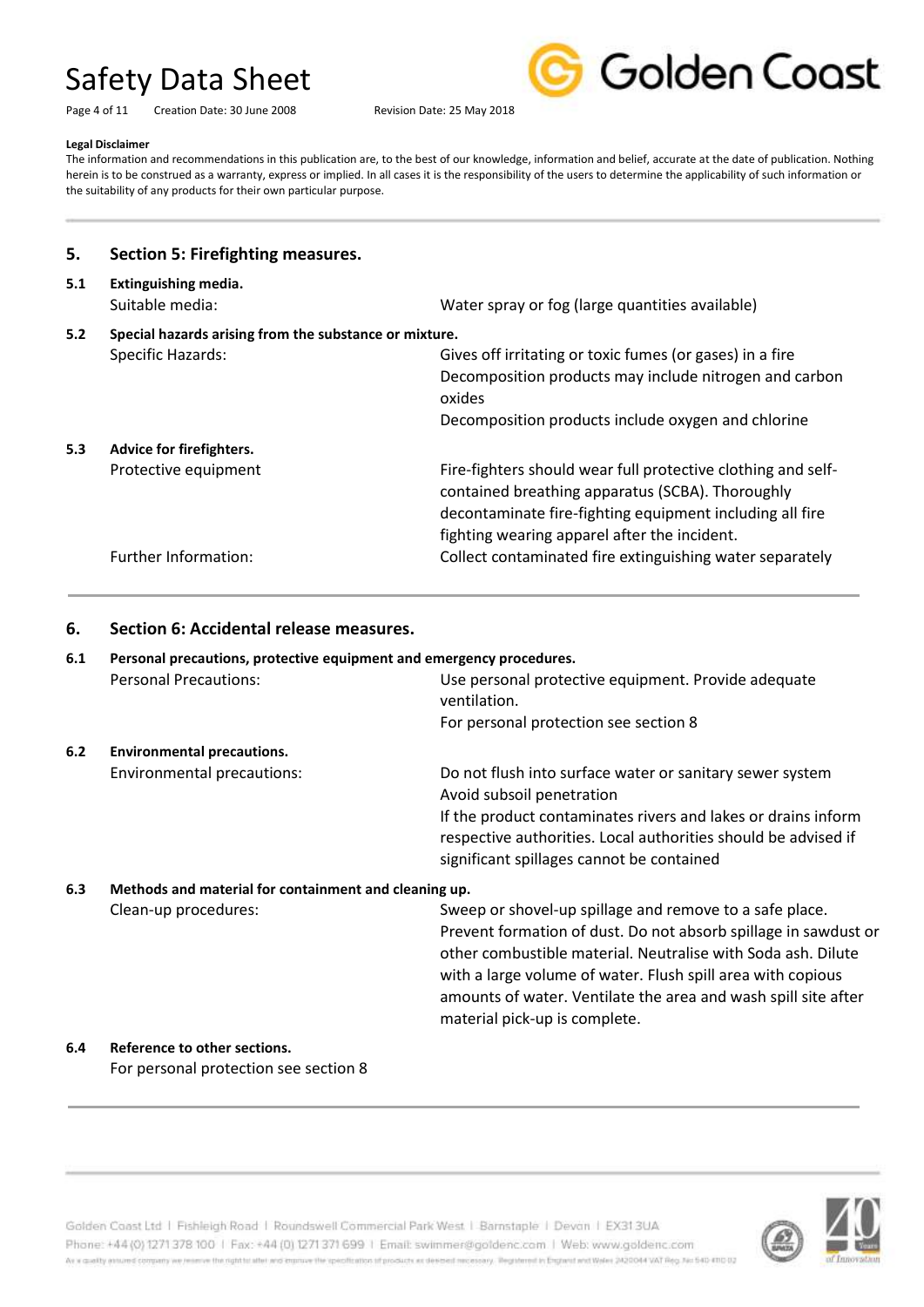Page 5 of 11 Creation Date: 30 June 2008 Revision Date: 25 May 2018



#### **Legal Disclaimer**

The information and recommendations in this publication are, to the best of our knowledge, information and belief, accurate at the date of publication. Nothing herein is to be construed as a warranty, express or implied. In all cases it is the responsibility of the users to determine the applicability of such information or the suitability of any products for their own particular purpose.

### **7. Section 7: Handling and storage.**

**7.1 Precautions for safe handling.**

Advice on safe handling: Strong oxidising agent. DO NOT MIX WITH OTHER CHEMICALS. Mix only with water. Never add water to product. Always add product to water. Use clean dry dispensing equipment. Avoid contact with the skin and the eyes.

Hygiene measures: Keep away from food, drink and animal feeding stuffs.

Smoking, eating and drinking should be prohibited in the application area. Wash hands before breaks and at the end of the work day. Take off all contaminated clothing immediately. Provide adequate ventilation.

#### **7.2 Conditions for safe storage, including any incompatibilities.**

| Storage:             | Keep this product in original, sealed container when not in use. |
|----------------------|------------------------------------------------------------------|
|                      | Store in a cool, dry, well ventilated area.                      |
| Fire Protection:     | Normal measures for preventive fire protection                   |
| Further information: | Keep away from children                                          |
| Common Storage:      | Keep away from food, drink and animal feeding stuffs. Keep       |
|                      | away from combustible material.                                  |

**7.3 Specific end use(s).**

No information is available

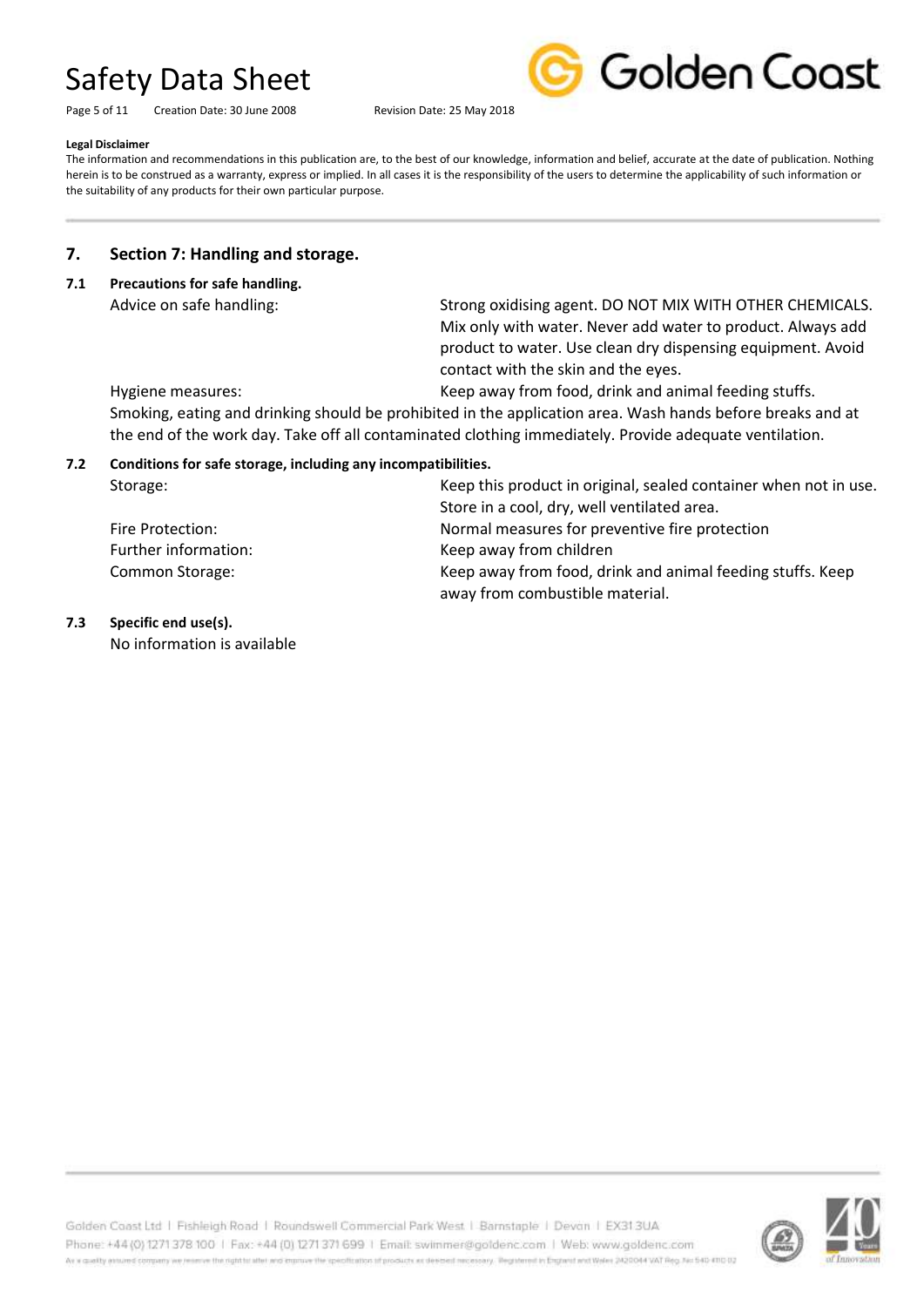Page 6 of 11 Creation Date: 30 June 2008 Revision Date: 25 May 2018



#### **Legal Disclaimer**

The information and recommendations in this publication are, to the best of our knowledge, information and belief, accurate at the date of publication. Nothing herein is to be construed as a warranty, express or implied. In all cases it is the responsibility of the users to determine the applicability of such information or the suitability of any products for their own particular purpose.

### **8. Section 8: Exposure controls/personal protection.**

| Control parameters.                    |                                                                                                                                                                                                                                                                                                                                                                                                              |                                                             |  |  |
|----------------------------------------|--------------------------------------------------------------------------------------------------------------------------------------------------------------------------------------------------------------------------------------------------------------------------------------------------------------------------------------------------------------------------------------------------------------|-------------------------------------------------------------|--|--|
| <b>Regulatory List:</b>                | EH40 (8 hour TWA)                                                                                                                                                                                                                                                                                                                                                                                            | EH40 (15 min TWA)                                           |  |  |
| Valve:                                 | $1.5$ mg/m <sup>3</sup>                                                                                                                                                                                                                                                                                                                                                                                      | 2.9 mg/m <sup>3</sup>                                       |  |  |
| <b>Exposure controls.</b>              |                                                                                                                                                                                                                                                                                                                                                                                                              |                                                             |  |  |
| <b>Engineering measures</b>            |                                                                                                                                                                                                                                                                                                                                                                                                              | Fume cupboard required when vapours/aerosol are generated   |  |  |
| Personal protective equipment          |                                                                                                                                                                                                                                                                                                                                                                                                              |                                                             |  |  |
| Respiratory protection                 | protection                                                                                                                                                                                                                                                                                                                                                                                                   | Use respiratory protection for chlorine and dust inhalation |  |  |
| Hand protection                        | The glove material has to be impermeable to the product / the<br>substance / preparation. Take note of the information given by<br>the producer concerning permeability, break through times,<br>and of special working conditions (mechanical strain, duration<br>of contact)<br>Protective gloves should be replaced at first sign of wear<br>Due to missing tests no recommendation to the glove material |                                                             |  |  |
|                                        | can be given                                                                                                                                                                                                                                                                                                                                                                                                 |                                                             |  |  |
| Eye protection                         | Tightly fitting safety goggles                                                                                                                                                                                                                                                                                                                                                                               |                                                             |  |  |
| Skin and body protection               | Plastic apron, sleeves, boots - if handling large quantities                                                                                                                                                                                                                                                                                                                                                 |                                                             |  |  |
| <b>Environmental exposure controls</b> |                                                                                                                                                                                                                                                                                                                                                                                                              |                                                             |  |  |
| General advice                         | General room ventilation plus local exhaust should be used to<br>maintain exposure below TLV. Eyewash and emergency shower<br>facilities recommended. Remove and wash contaminated<br>clothing before reuse.<br>Local authorities should be advised if significant spillages<br>cannot be contained.                                                                                                         |                                                             |  |  |
|                                        |                                                                                                                                                                                                                                                                                                                                                                                                              |                                                             |  |  |



Golden Coast Ltd | Fishleigh Road | Roundswell Commercial Park West | Barnstaple | Devon | EX313UA Phone: +44 (0) 1271 378 100 | Fax: +44 (0) 1271 371 699 | Email: swimmer@goldenc.com | Web: www.goldenc.com As a quality ensured company we reserve the right to after and enprice the specification of products as deepent recessary. Registered in England and Wales (AQDO44 VAT Reg. Just 540-410 D2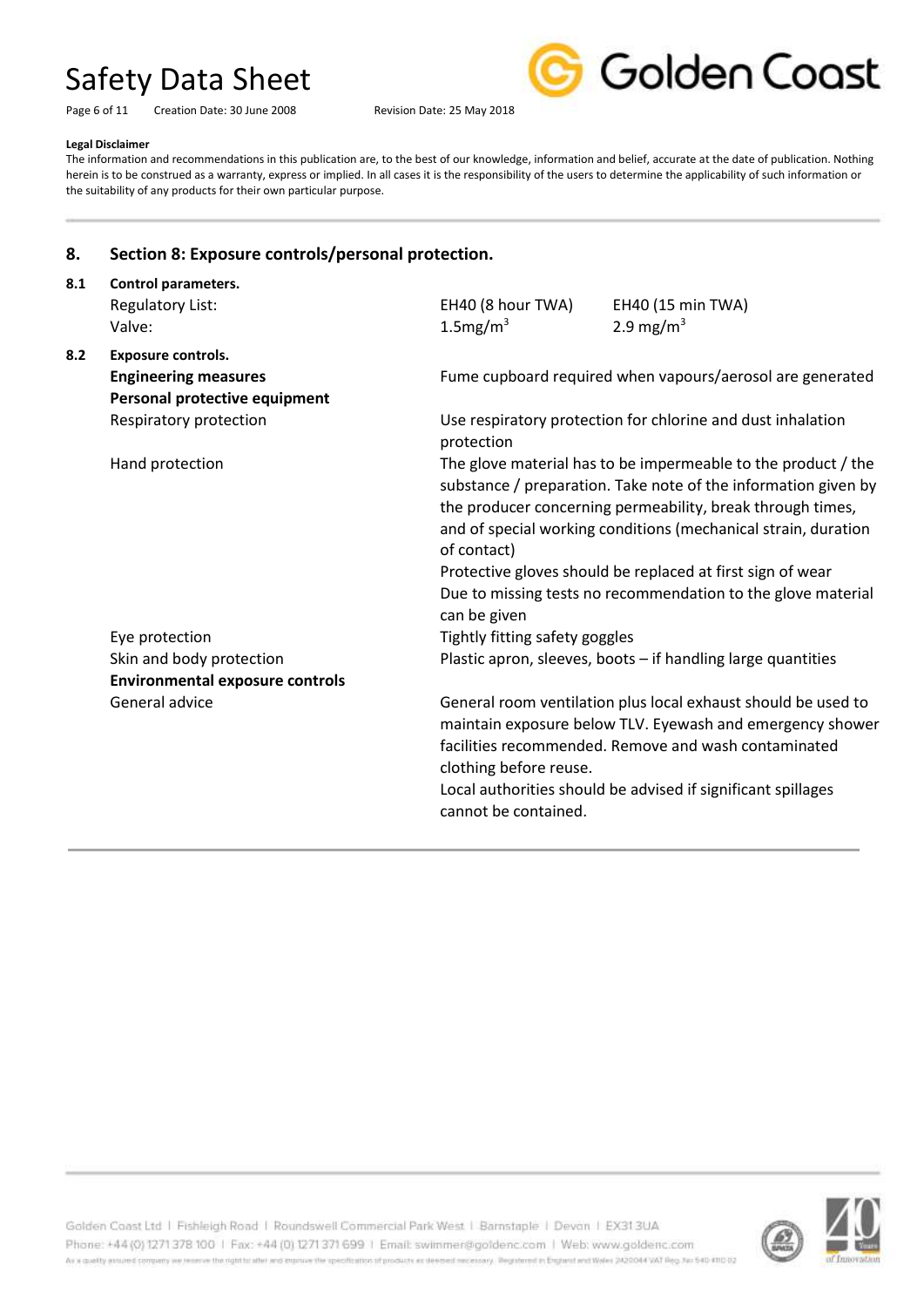Page 7 of 11 Creation Date: 30 June 2008 Revision Date: 25 May 2018



#### **Legal Disclaimer**

The information and recommendations in this publication are, to the best of our knowledge, information and belief, accurate at the date of publication. Nothing herein is to be construed as a warranty, express or implied. In all cases it is the responsibility of the users to determine the applicability of such information or the suitability of any products for their own particular purpose.

## **9. Section 9: Physical and chemical properties.**

### **9.1 Information on basic physical and chemical properties.**

| Form:                                      | Granules                        |
|--------------------------------------------|---------------------------------|
| Colour:                                    | Whitish                         |
| Odour:                                     | Characteristic Chlorine         |
| pH @ 20°C                                  | $7.0 - 10\%$ (aqueous solution) |
| Melting point:                             | Not Known                       |
| Initial boiling point and boiling range:   | Not Applicable                  |
| Flash point:                               | Not Known                       |
| Evaporation rate:                          | Not Known                       |
| Vapour pressure:                           | Not Known                       |
| Vapour density:                            | Not Known                       |
| Specific gravity:                          | Not Known                       |
| Water solubility:                          | 260 gm/litre @ 25°C             |
| Partition coefficient: n-octanol/water:    | Not Known                       |
| Non-explosive                              |                                 |
| Contact with other material may cause fire |                                 |
| Viscosity:                                 | Not Applicable                  |
|                                            |                                 |

## **9.2 Other Information**

No further information



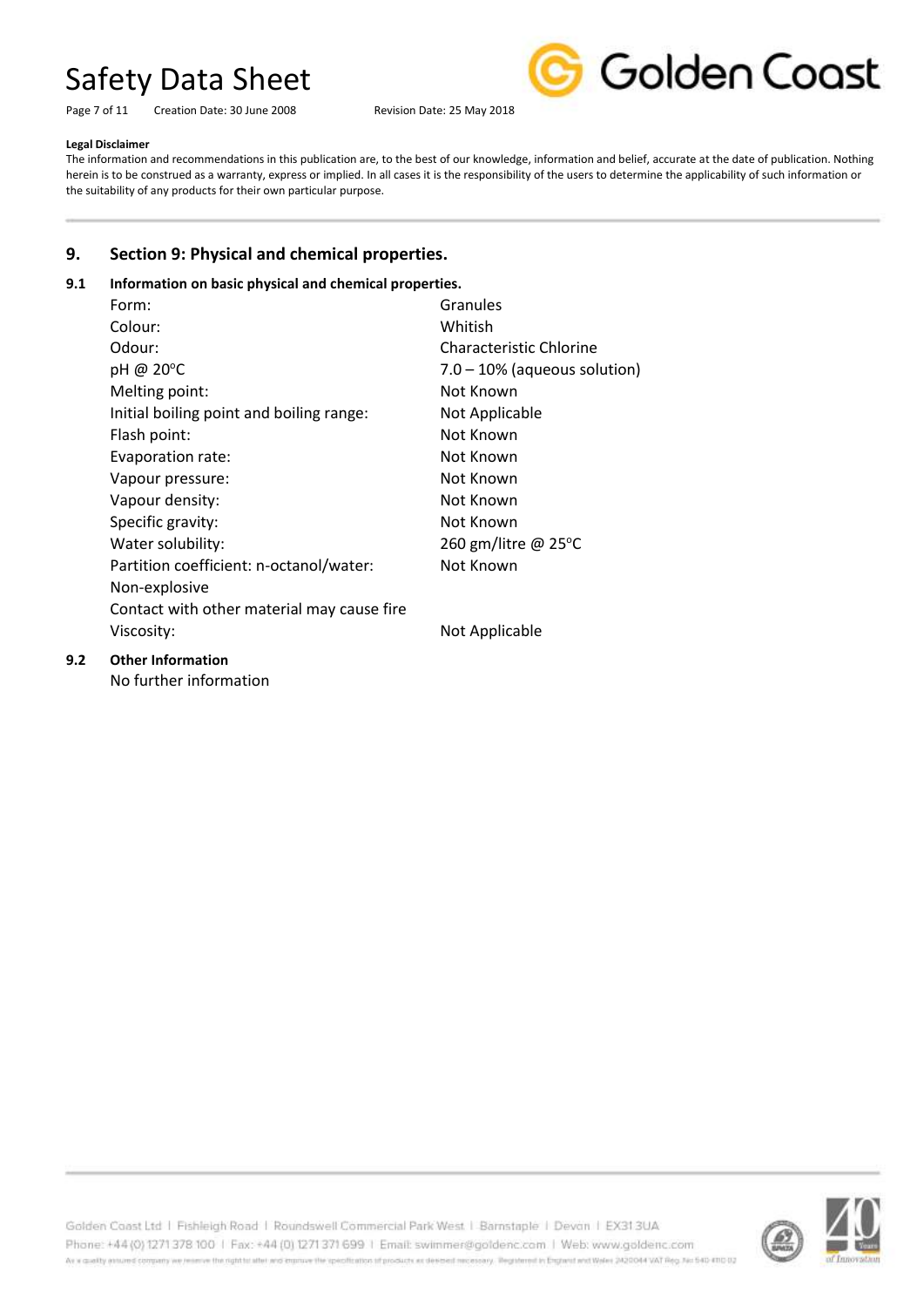**10. Section 10: Stability and reactivity.**

Page 8 of 11 Creation Date: 30 June 2008 Revision Date: 25 May 2018



#### **Legal Disclaimer**

The information and recommendations in this publication are, to the best of our knowledge, information and belief, accurate at the date of publication. Nothing herein is to be construed as a warranty, express or implied. In all cases it is the responsibility of the users to determine the applicability of such information or the suitability of any products for their own particular purpose.

| 10.1 | Reactivity.<br>Reactivity                                                 | Warning! Do not use together with other products. May<br>release dangerous gases (chlorine)                                                                                                                                                                                  |
|------|---------------------------------------------------------------------------|------------------------------------------------------------------------------------------------------------------------------------------------------------------------------------------------------------------------------------------------------------------------------|
| 10.2 | <b>Chemical stability.</b><br>Chemical stability                          | No information available                                                                                                                                                                                                                                                     |
| 10.3 | Possibility of hazardous reactions.<br>Hazardous reactions:<br>with water | Gives off hydrogen by reaction with metals. Reacts exothermic                                                                                                                                                                                                                |
| 10.4 | Conditions to avoid.<br>Conditions to avoid                               | Damp or slightly wet conditions may slowly liberate hazardous<br>gases (will gradually degenerate to Nitrogen Trichloride)                                                                                                                                                   |
| 10.5 | Incompatible materials.<br>Materials to avoid                             | Avoid contact with water on concentrated material in the<br>container. Avoid contact with easily oxidisable material such as<br>organic compounds, reducing agents, Nitrogen containing<br>compounds, Sodium or Calcium hypochlorite, other oxidisers,<br>acids and alkalis. |
| 10.6 | Hazardous decomposition products.<br>Haz. Decomp Products                 | Decomposes above 240°C forming chlorine, nitrogen,<br>trichloride, nitrogen oxides, carbon dioxide, cyanates and<br>carbon monoxides                                                                                                                                         |

#### **11. Section 11: Toxicological information.**

### **11.1 Information on toxicological effects.** LD50 (oral, rat) >1400 mg/kg LDLo (human) 3570 mg/kg

Inhalation: May cause respiratory tract irritation, shortness of breath, headache and delayed pulmonary oedema Contact with skin: Causes irritation – In cases of severe exposure, dermatitis may develop Contact with eyes: Causes severe irritation – Can cause damage to the eyes Carcinogenicity: Carcinogenicity: No information available Teratogenicity: Teratogenicity: No information available Mutagenicity: Mutagenicity: Molinformation available



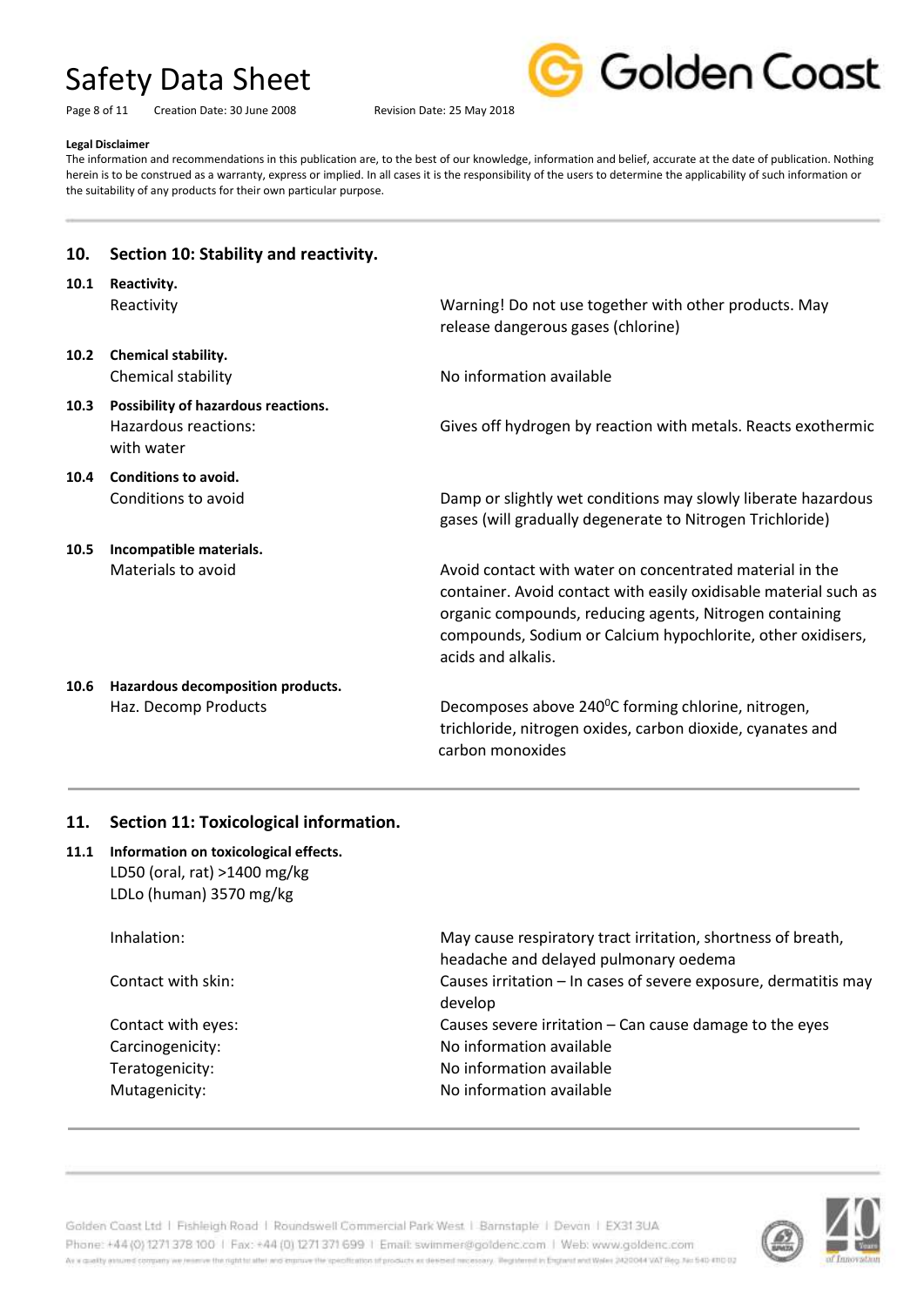Page 9 of 11 Creation Date: 30 June 2008 Revision Date: 25 May 2018



#### **Legal Disclaimer**

The information and recommendations in this publication are, to the best of our knowledge, information and belief, accurate at the date of publication. Nothing herein is to be construed as a warranty, express or implied. In all cases it is the responsibility of the users to determine the applicability of such information or the suitability of any products for their own particular purpose.

## **12. Section 12: Ecological information.**

#### **12.1 Toxicity.**

Highly toxic to aquatic life: DO NOT discharge into lakes, ponds or streams. DO NOT discharge into public waters unless in accordance with consent to discharge orders

### **Acute toxicity**

|               | Test        |     |       |     |
|---------------|-------------|-----|-------|-----|
| Fish          | LC50        | 96h | 1,000 | Mg/ |
| Daphnia magna | <b>EC50</b> | 48h | 1,000 | Mg/ |

|      | 12.2 Persistence and degradability.<br>Persistence and degradability: | No data available                                                                                                                                   |
|------|-----------------------------------------------------------------------|-----------------------------------------------------------------------------------------------------------------------------------------------------|
| 12.3 | Bioaccumulative potential.<br>Bioaccumlative potential:               | Not expected to bioaccumulate                                                                                                                       |
| 12.4 | Mobility in soil.<br>Mobility in soil:                                | Soluble in water, predicted to have high mobility in soil                                                                                           |
| 12.5 | <b>Results of PBT and PvB assessment.</b><br>PBT & PvB:               | No data available                                                                                                                                   |
| 12.6 | Other adverse effects.<br>Remarks:                                    | Harmful effects to aquatic organisms due to pH shift<br>Neutralization is necessary before waste water is discharged<br>into water treatment plants |

#### **13. Section 13: Disposal considerations.**

#### **13.1 Waste treatment methods.**

Disposal should be in accordance with local, state or national legislation Avoid release to the environment Do not allow to enter public sewers and watercourses This material and/or its container must be disposed of as hazardous waste Do not reuse empty containers without commercial cleaning or reconditioning

### **Classification**

Waste codes in accordance with the European Waste catalogue (EWC) are origin-defined. Since this product is used in several industries, no Waste Code can be provided by the supplier. The Waste Code should be determined in arrangement with your waste disposal partner or the responsible authority.



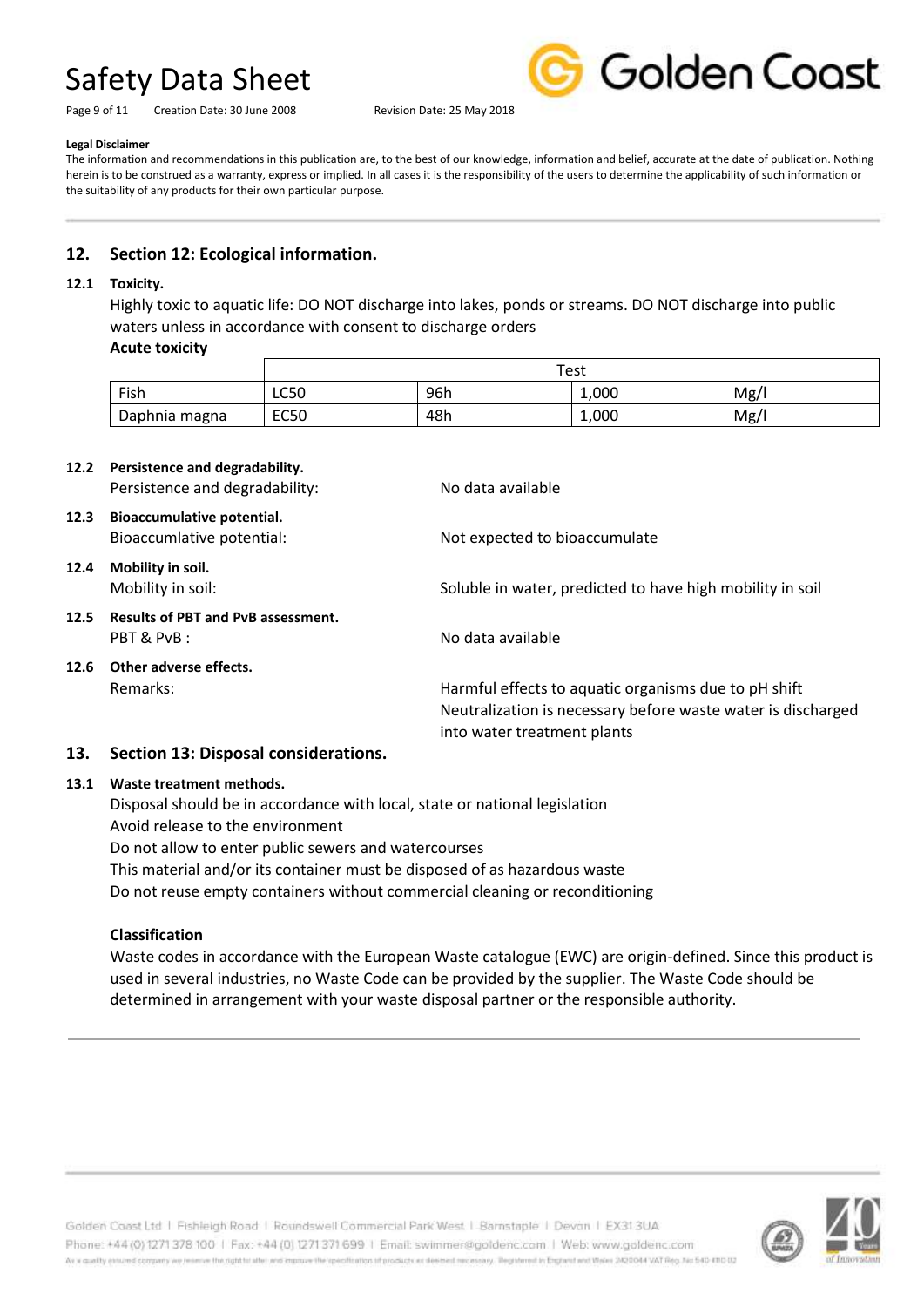Page 10 of 11 Creation Date: 30 June 2008 Revision Date: 25 May 2018



#### **Legal Disclaimer**

The information and recommendations in this publication are, to the best of our knowledge, information and belief, accurate at the date of publication. Nothing herein is to be construed as a warranty, express or implied. In all cases it is the responsibility of the users to determine the applicability of such information or the suitability of any products for their own particular purpose.

### **14. Section 14: Transport information.**

### **14.1 UN number.**

UN3077

#### **14.2 UN proper shipping name.**

3077 ENVIRONMENTALLY HAZARDOUS SUBSTANCE, SOLID N.O.S (SODIUM DICHLOROISOCYANURATE DIHYDRATE)

-44

 $\blacktriangle$ 

| 14.3 | Transport hazard class(es).                     |            |  |
|------|-------------------------------------------------|------------|--|
|      | Class                                           | 9          |  |
|      | <b>Classification Code</b>                      | M7         |  |
|      | Hazard Label                                    | 90         |  |
|      | <b>Transport Category</b>                       | 3          |  |
|      | LQ                                              | 5kg        |  |
| 14.4 | Packing group.<br>Ш                             |            |  |
| 14.5 | <b>Environmental hazards.</b>                   |            |  |
|      | <b>Environmentally Hazardous</b>                | <b>Yes</b> |  |
|      | Marine Pollutant                                | <b>Yes</b> |  |
| 14.6 | Special precautions for user.<br>Not applicable |            |  |

### **14.7 Transport in bulk according to annex II of MARPOL 73/78 and the IBC code. N/A** The transportation of this product, containing sodium dichloroisocyanurate dehydrate, is not regulated by IMDG (sea), ADR (road), RIL (rail), ICAO/IATA (air, or USDOT). It should not be confused with Dichloroisocyanuric acid salts, UN2465, which is a Dangerous Goods (Hazardous Material)